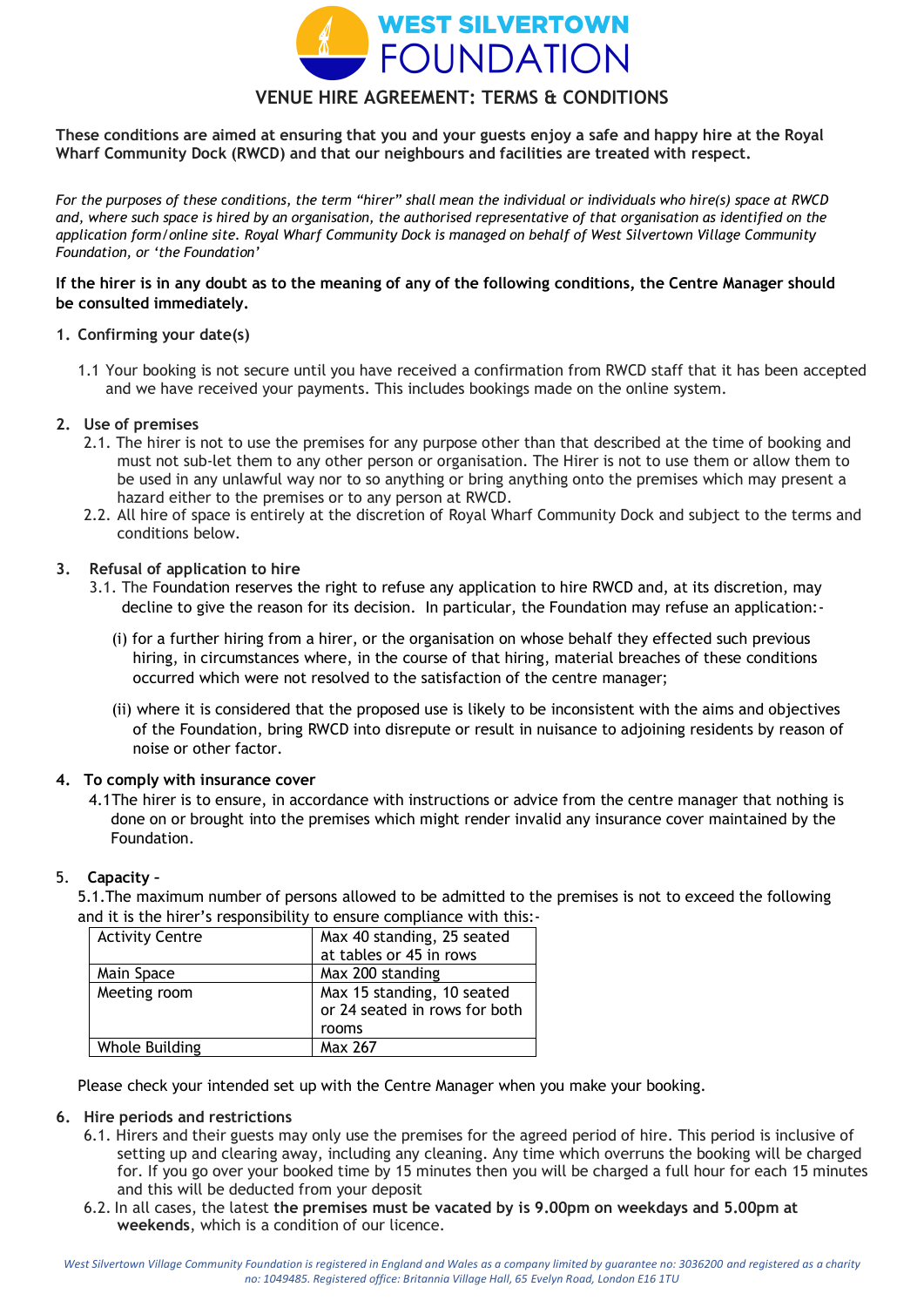

- 6.3. No smoke machines or naked flames (including candles and incense sticks and fuel canisters used to keep food warm) are to be used as they are likely to set off the smoke detectors, incurring a call out cost, which would be passed onto the hirer.
- 6.4. No bouncy castles are permitted in the building.

# **7. Supervision**

- 7.1. The hirer will, during the period of the hiring, **be responsible for the supervision of those attending the premises, for the fabric and contents of the premises,** their care, and safety from damage or mistreatment of any sort and for the behaviour of persons using the premises. **The hirer must not permit drunkenness or other disorderly conduct on the premises.**
- 7.2. Staff on duty are there to ensure the safety of the building and equipment and that those attending activities or events may do so in a safe, secure and generally pleasant environment. They are there to assist in any way appropriate and **any harassment or abuse of staff will not be tolerated.** Appropriate action will be taken against the perpetrator of any such conduct.

# **8. Smoking, Alcohol and Licenses**

- 8.1 Smoking is not permitted anywhere in the building or the entrance area of the building. This includes e-cigarettes.
- 8.2. No alcoholic drinks are to be sold or dispensed without a proper licence.
- 8.3. The Foundation does not have a premises licence for entertainment and the supply or sale of alcohol. If you think you will need one of these for your event then you will need to inform the Centre Manager at the time of booking and we will discuss with you if this is possible.
- 8.4. Please advise us on the form if you intend to serve alcohol to your guests at your hire.

# **9. Public Safety Compliance**

9.1 The Hirer must ensure that all conditions and regulations made in respect of the premises by the local and other competent authorities are complied with, particularly with any event which includes public dancing, music or other similar public entertainment or stage plays.

### **10. Emergency procedure**

- 10.1 The hirer acknowledges that they are competent in the following matters or that they will before the hiring commences seek instruction from staff:-
	- (i) The normal safety precautions to be observed;
	- (ii) Action to be taken in the event of fire;
	- (iii) Location and use of fire equipment;
	- (iv) Operation of emergency door fastenings;
	- (v) Escape routes and the need to keep them clear;
	- (vi) Procedures for evacuating the premises;
	- 10.2 Additionally, the hirer must immediately in advance of the start of the event to which the hiring relates check the following matters:-
		- (a) That all emergency exits are in working order and free from obstruction so that they can be safely used;
		- (b) That there are no obvious fire hazards on the premises;
		- (c) That there is a functioning telephone, including a mobile, which will be available for use throughout the period of the hiring
	- 10.3. In the event of fire, however apparently slight, the hirer should push the red alarm button, vacate the building and call the fire service.

### **11. Payments and deposits**

- 1.1. **All space hire must be paid for in advance at the time of booking**
	- 11.1.1. Bookings made via the online system will be secured by your card and only charged once the cancellation date of 2 weeks' notice has passed.
	- 11.1.2. Bookings made via staff must be made at the time of booking either in cash or via bank transfer.
- 11.2. Deposits are required at the time of booking to secure the hire dates.
- 11.3. **Regular hirers of block bookings must pay in advance via quarterly invoice (or monthly in advance) as agreed in writing at the time of the original agreement.**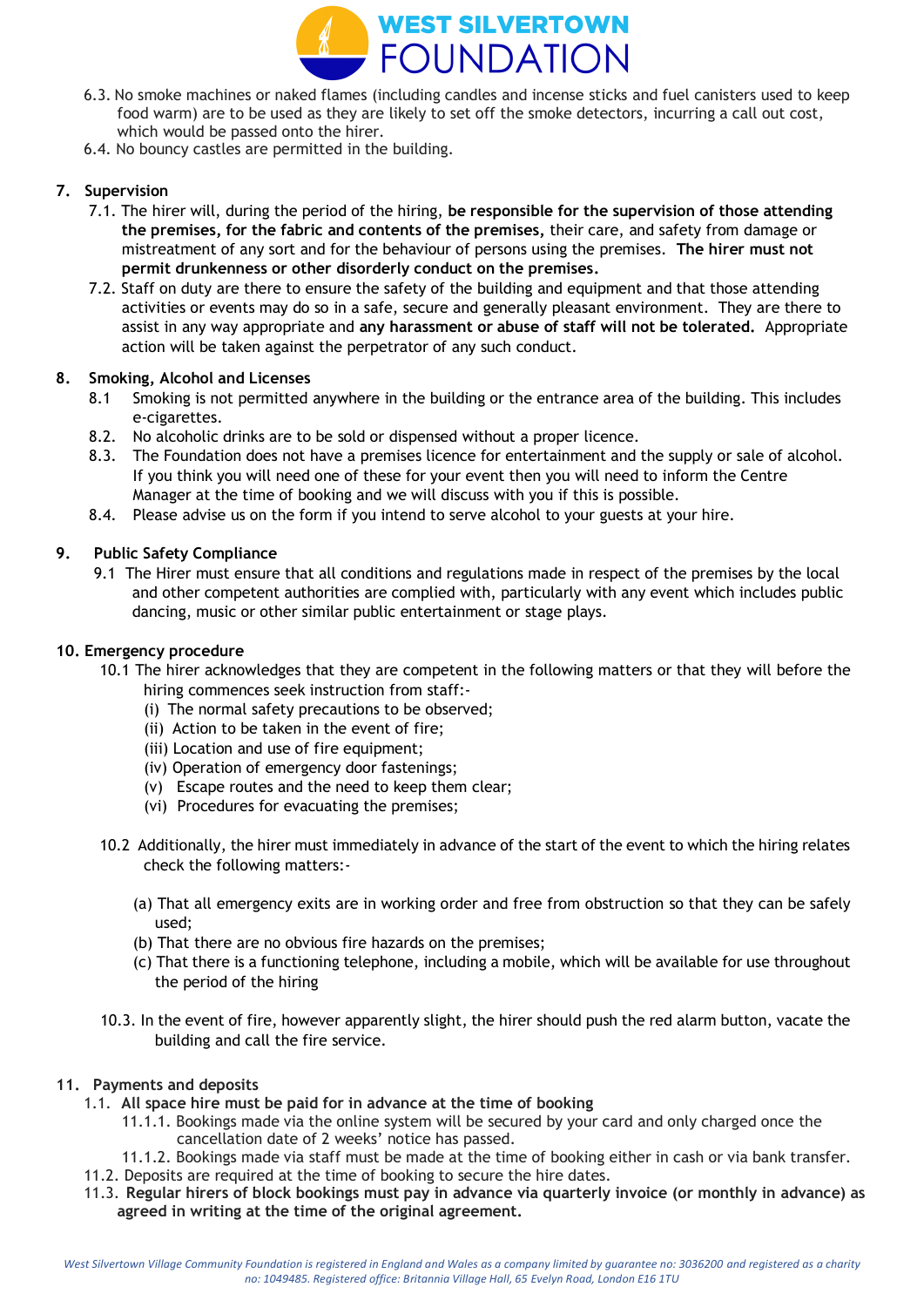

- 11.4. For one-off hires at the RWCD, bookings are only secured a cash deposit. This includes bookings made via the online system.
- 11.5. Any deposit will be held by us and is refundable provided that:
	- 11.5.1.The premises are left clean, according to the cleaning checklist provided below at point 30.
	- 11.5.2.That the timings of the hire are adhered to and do not over run
	- 11.5.3. That there is no damage or loss caused to the space, or nuisance to staff, other hirers in the building or local residents, during the hire period
	- 11.5.4 That all requirements of the T&Cs are met
- 11.6 Refundable deposits are required at the following rates for each space for one-off hires:

| Activity centre/     | £150 |
|----------------------|------|
| Main Space           |      |
| <b>Meeting Rooms</b> | £50  |
| Whole building       | £250 |

- 11.7. If your event will involve alcohol then you need to inform us at the time of booking and we may require an additional deposit
- 11.8 Cash deposits will be available to collect Monday Friday after your hire from the Centre Manager. Please speak to us if you need to make other arrangements.

### **12. Cancellation arrangements**

- 12.1. For one-off bookings you can cancel your booking up to 2 weeks before your hire date and not incur a cost. Your deposit will be returned as will any payment made.
- 12.2. For regular (series) bookings we cannot offer a cancellation once a block of bookings has started but you may cancel the whole booking with 3 weeks' notice prior to its start.
- 12.3. The Foundation reserves the right to cancel the hiring in the event of RWCD being required for use as a polling station or its use for the intended purpose of the hiring being proscribed by any competent authority or in some other way being rendered unfit for the purpose for which it has been hired in which event the hiring fee shall be returned to the hirer but the Foundation shall not be liable to make any further payment to the hirer by way of compensation for any resultant loss or damage that might be suffered or incurred.

### **13. Assistants**

13.1. Subject to the greater requirements of the Foundation's Child Protection Policy (as to which see section 14 below) the following number of competent assistants/stewards (adults over 18 years of age) must be available to assist the hirer throughout the event to which the hiring relates:-

| $0 - 100$ persons attending |  |
|-----------------------------|--|
| 101 - 200 persons attending |  |
| Over 200 persons attending  |  |

13.2. The hirer must before the admission of persons attending the event instruct all assistants/stewards in the duties required of them in the event of a fire, other emergency or panic.

#### **14. Children**

14.1. The hirer must ensure that any activities for children comply with the law and the Child Protection Policy of the Foundation and that an adequate number of fit and proper adults are in attendance to guard against overcrowding and take other safety precautions and that, where required, the appropriate DBS checks have been made. The Foundation's Child Protection Policy requires that there will always be more than one responsible adult with any child or children attending hall activities and the following ratios of adults to children are to be observed:-

| Agus            | <u>Katio of Agatts to Chital Chi</u> |
|-----------------|--------------------------------------|
| $0 - 24$ months | 1 adult to every 3 children          |
| 2 and 3 years   | 1 adult to every 4 children          |
| 4 to 7 years    | 1 adult to every 8 children          |
| 8 to 11 years   | 1 adult to every 10 children         |
| Over 11 years   | 1 adult to every 15 children         |
|                 |                                      |

Ages Ratio of Adults to Children

14.2. In accordance with the Foundation's Health and Safety Policy, children will not be allowed into the kitchen areas nor will they be allowed in the course of any organised activity to have access to outside area unsupervised.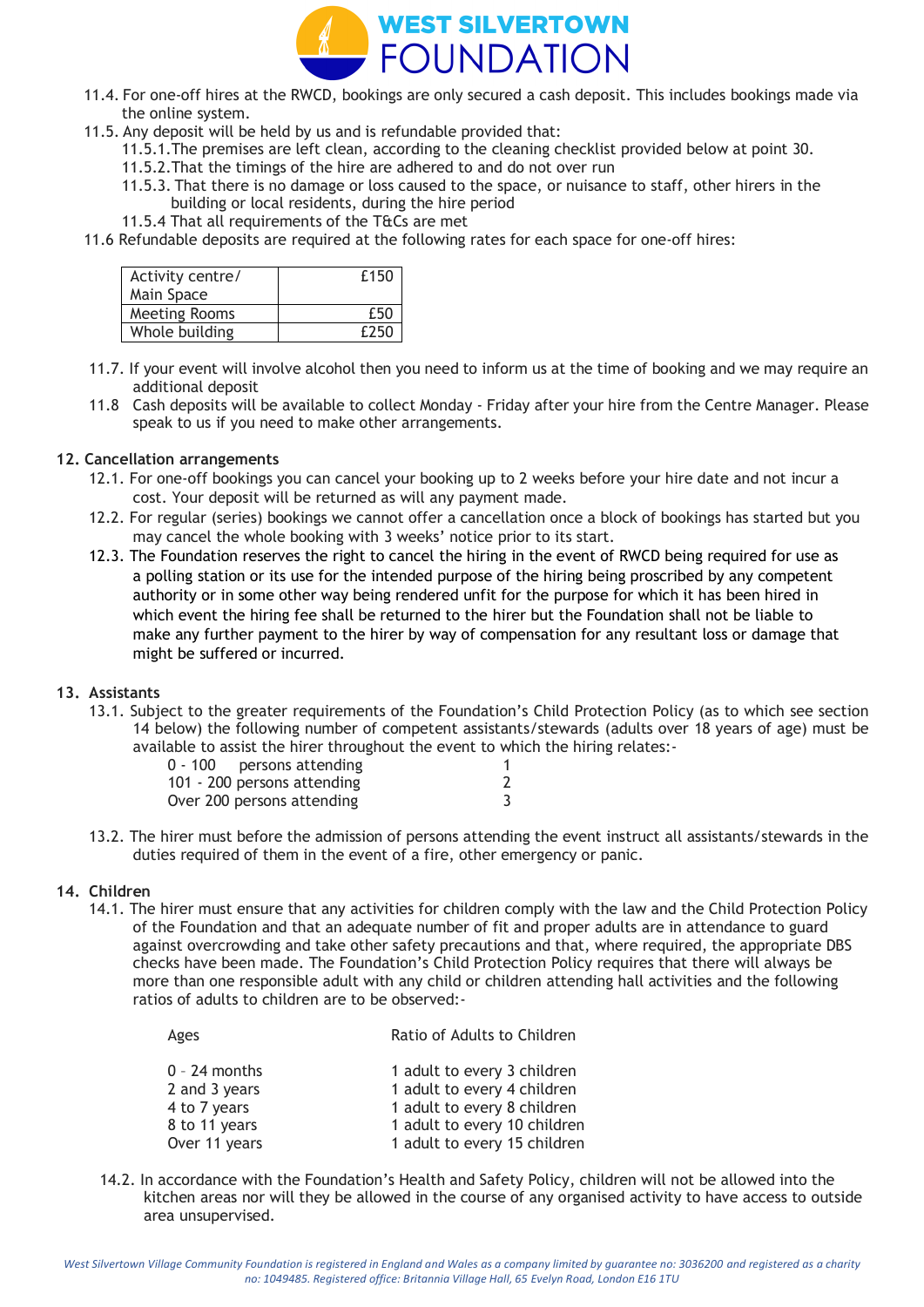

- 14.3. In the event of it being necessary to evacuate the building in an emergency hirers must see that all children are supervised and accompanied by an adult, particularly if they need to road to the assembly point by the riverside near Liner House. Hirers' attention is also drawn to those features in the building which, while necessary for hall activities, may offer possible hazards to children which, in addition to the kitchen area, also include the vending machine, tables, storage cupboards and the doors.
- 14.4. Persons under the age of 16 years are not to be permitted to operate electrical equipment, whether belonging to the Foundation or brought onto the premises by the Hirer, and persons aged 16 but under 18 are not to be permitted to do so unless under the supervision of a responsible adult.

### **15. Electrical Appliance Safety**

15.1. The hirer must ensure that any electrical appliances brought onto the premises for the purpose of the hiring are safe and in good working order and will be used in a safe manner. All intended equipment must be listed on the booking form and approval received from the Centre Manager

### **16. Food –**

- 16.1. You may have food at your hire and engage caterers to provide this. However, you cannot cook food on the premises nor use fuel canisters to heat up or keep food warm. The microwave in the staff kitchen is not available for hirers to use and no similar items of equipment can be brought into the venue.
- 16.2. The hirer, if preparing, selling or serving food must observe all relevant food health and hygiene legislation and regulations.

### **17. Gaming, Betting and Lotteries**

17.1. The hirer must ensure that nothing is done on the premises in contravention of the law concerning gaming, betting and lotteries.

### **18. Furniture**

18.1 The agreed number of chairs and tables will be made available in the room(s) being hired. The hirer is responsible for placing them in the desired position, ensuring fire exits remain clear, and returning all furniture to the same place at the end of the hiring. Chairs must be stacked away and tables wiped clean. Coverings on tables must be used if there is a possibility of damage to the table tops.

## **19. Noise**

19.1. The hirer must exercise effective control over the volume of sound produced or generated so that no nuisance is caused to staff and other hirers in the building or those living nearby. The hirer is required to take special care that persons leaving do so with due consideration for others.

19.2. Anti-social behaviour within or around the RWCD may result in the loss of your deposit. 19.3. To not use a PA system or any other source of sound which may cause a noise disturbance to our neighbours. Please check with the Centre manager at the time of your booking if you wish to use music.

#### **20. Cleaning**

- 20.1. Hirers must return the space to the state of cleanliness in which they find it, according to the checklists below at point 30.
- 20.2. In the event that there are any issues with cleanliness or tidiness left by previous hirers, please notify us *immediately* (in person, or by email or telephone) letting us know the date and time of your booking, and the issue. Taking photographs of the issue helps us to evidence the problem and to ensure we can address the issue with the previous hirer responsible.

#### **21. Damage**

- 21.1. Hirers will take all reasonable care to ensure that the interior/exterior, decorations, furnishings, and any equipment belonging to Royal Wharf Community Dock are not damaged.
- 21.2. Do not use sticky tape or blu-tack on the walls or cupboards as this might damage them. Please check before hiring about suitability of any planned decorations
- 21.3. The Hirer agrees to pay for the cost of repairing any damage or making good any loss. This will either be charged additionally against the card used on the online booking system or deducted from the cash deposit.

### **22. Indemnity**

22.1. The hirer and/or the organisation on whose behalf the hiring is made, shall indemnify the Foundation from and against any claims made against the Foundation in relation to the hiring and in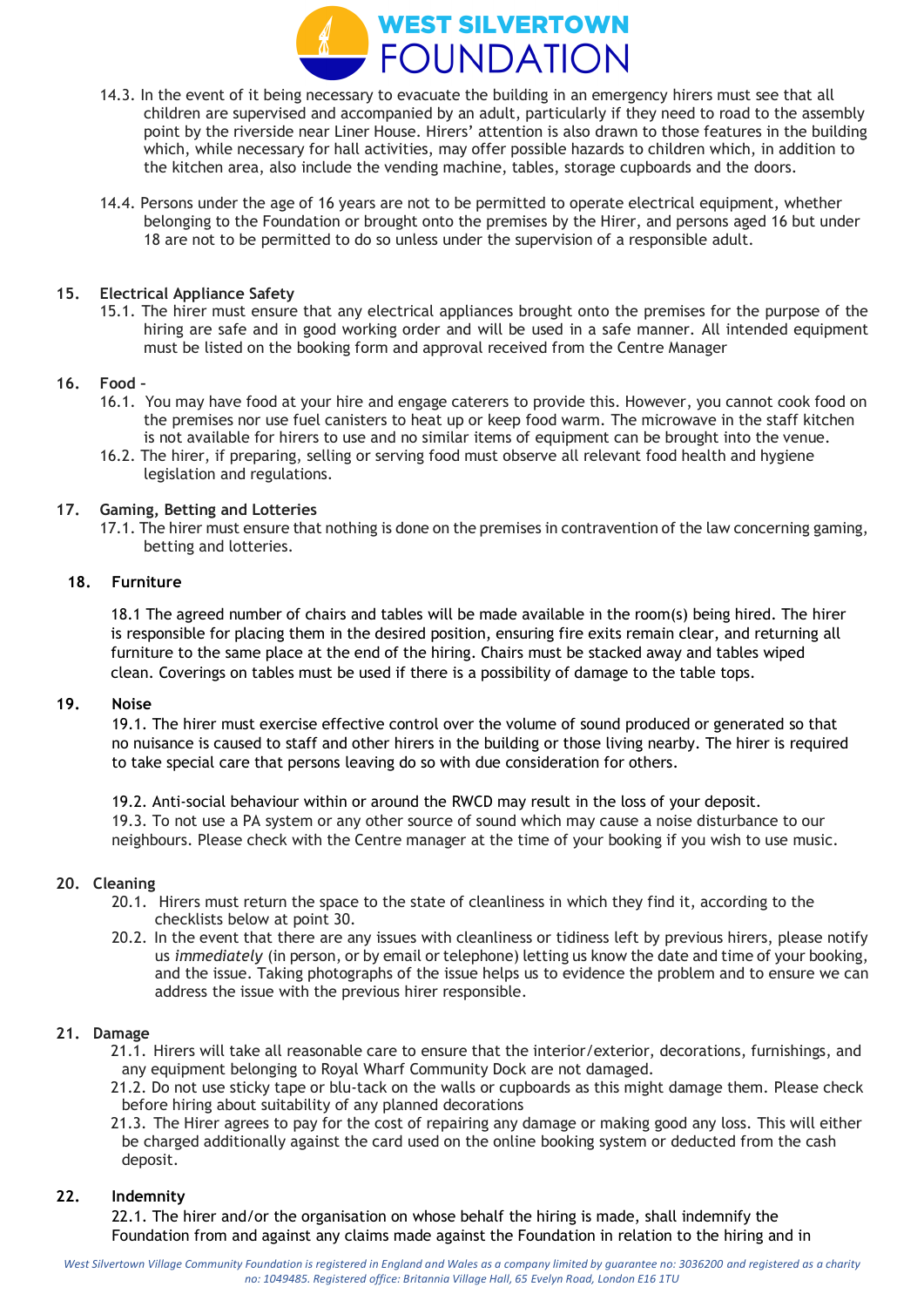

respect of the cost of repair of any damage done to, or to the contents of, any part of the RWCD as a result of the hiring or the conduct of those attending.

# **23. Action at End of Hiring**

23.1. The hirer is required to ensure that the hiring concludes and the building is vacated **at the time specified in the contract** of hire as the end of the hire period. In the event that the event overruns, the Foundation, at its discretion, may forfeit any damage deposit paid and/or make an additional hire charge.

23.2. The hirer is, at the end of the hiring, **responsible for leaving the RWCD in a clean and tidy condition** and for the **removal of all rubbish generated during the hiring (staff can show you where to take this)**. **The hirer is responsible for ensuring that guests leave quietly with due consideration for local residents.** Failure to observe these conditions may result in forfeiture of any damage deposit paid and/or imposition of an additional charge to cover any expense incurred by the Foundation in making good this default.

### **24. Health and Safety, Equal Opportunities and Child Protection Policies**

24.1. The hirer and all those attending any event for the purpose of which the hiring is made must comply with the Foundation's Health and Safety, Equal Opportunities and Child Protection Policies. These are available for inspection at any reasonable time at the Centre Manager's office or on the website and the hirer should familiarise him/herself with their provisions before the hiring commences and ensure that no breaches occur.

### **25. Breach of Hire Conditions**

25.1. Breach of any of the foregoing conditions may result in the hiring being brought to a summary conclusion and forfeit of the fees paid.

### **26. Unavoidable circumstances**

26.1 In the event that, due to circumstances beyond the reasonable control of the Foundation, the hiring is unable to proceed, the Foundation shall reimburse the hirer all sums received from the hirer in respect of the hiring concerned but the Foundation shall not be liable to make any further payment to the hirer by way of compensation for any resultant loss or damage suffered or incurred.

# **27. Series Hirings**

27.1. Where the Hirer books a series of dates, these conditions shall apply in relation to each date in the series as if it had been a sole booking.

### 27.2 All regular hirers must provide:

22.2.1. Indemnity and public liability insurance certificates.

22.2.2. Proof of qualifications for any Tutor taking the group where relevant.

22.2.3. Proof of a Safeguarding policy or guidelines for children and/or vulnerable adults where relevant and DBS certificates.

27.3 This agreement does not grant any interest or estate in the premises.

### **28. Accidents, Safety and Loss**

28.1. The Centre Manager or a duty manager will normally be on hand to deal with accidents or emergencies. The Centre keeps an accident book. Any accident to staff or visitor must be reported to the Centre Manager, including 'near misses'.

28.2 The Centre will not be responsible in any respect to damage of loss (including theft) of any property, goods or possessions bought, deposited or left on the premises.

### **29. What to do if you would like to comment on the service we have provided**

29.1. Any comments or complaints which a hirer might wish to make after an event or activity should be made to the member of staff on duty at the time of the event and / or also in writing to the Centre